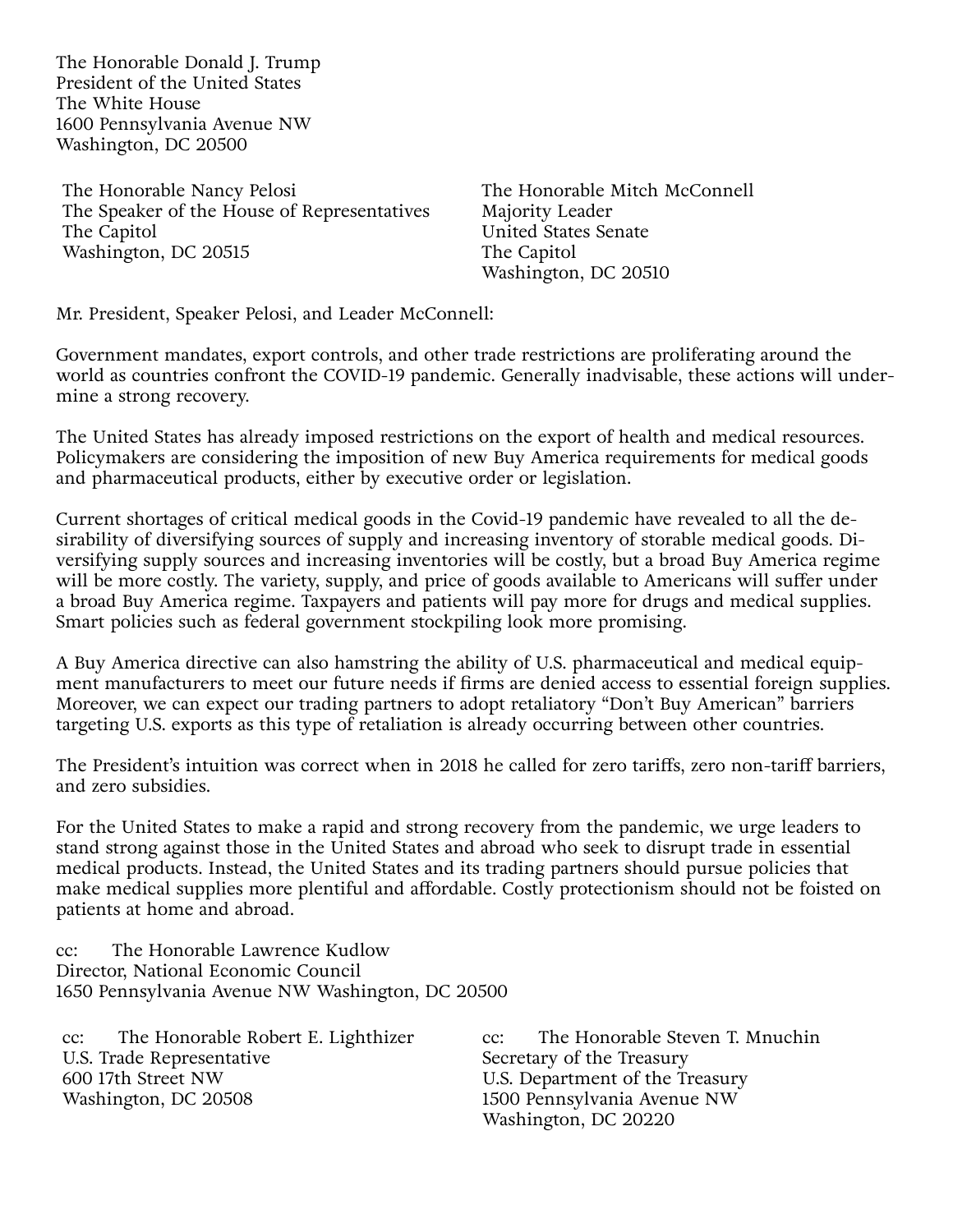Susan Ariel Aaronson George Washington University and Centre for International Governance Innovation

Bahram Adrangi The University of Portland

Dennis J. Aigner University of California, Irvine

Lee J. Alston Indiana University

James E. Anderson Boston College

Richard James Arnott University of California, Riverside

Cristino R. Arroyo Johns Hopkins University SAIS

Aniruddha Bagchi Kennesaw State University

Dean Baim Pepperdine University

Charles W. Baird California State University, East Bay

Humberto Barreto DePauw University

Atin Basuchoudhary Virginia Military Institute

Charles M. Becker Duke University

Robert L. Beekman University of Tampa

Daniel L. Bennett Baylor University

Tibor Besedes Georgia Institute of Technology Zakary Bishop University of Idaho

Geoffrey A. Black Boise State University

Luisa Blanco Pepperdine University

William Blankenau Kansas State University

Wesley Blundell California State University, East Bay

Elizabeth C. Bogan Princeton University

Cecil E. Bohanon Ball State University

Martin Boileau University of Colorado

Michael Bond University of Arizona

Severin Borenstein University of California, Berkeley

Barry Bosworth Brookings Institution

Donald Boudreaux George Mason University

Nicole M. Boyson Northeastern University

John Charles Bradbury Kennesaw State University

Scott Bradford Brigham Young University

Klajdi Bregu Indiana University South Bend

Jason Brennan Georgetown University

Harry G. Broadman Johns Hopkins University and Berkeley Research Group LLC

Gregory J. Brock Georgia Southern University

John C.Brown Clark University

Kristy Buzard Syracuse University

Per Bylund Oklahoma State University

Bruce Caldwell Duke University

Charles W. Calomiris Columbia University

Donald E. Campbell The College of William and Mary

James H. Cardon Brigham Young University

Anthony M. Carilli Hampden-Sydney College

James L. Caton North Dakota State University

Nathan W. Chan University of Massachusetts Amherst

Winston Chang University at Buffalo, State University of New York

Yan Chen University of Michigan

Menzie D. Chinn University of Wisconsin, Madison

Harold Christensen Delphi Econometrics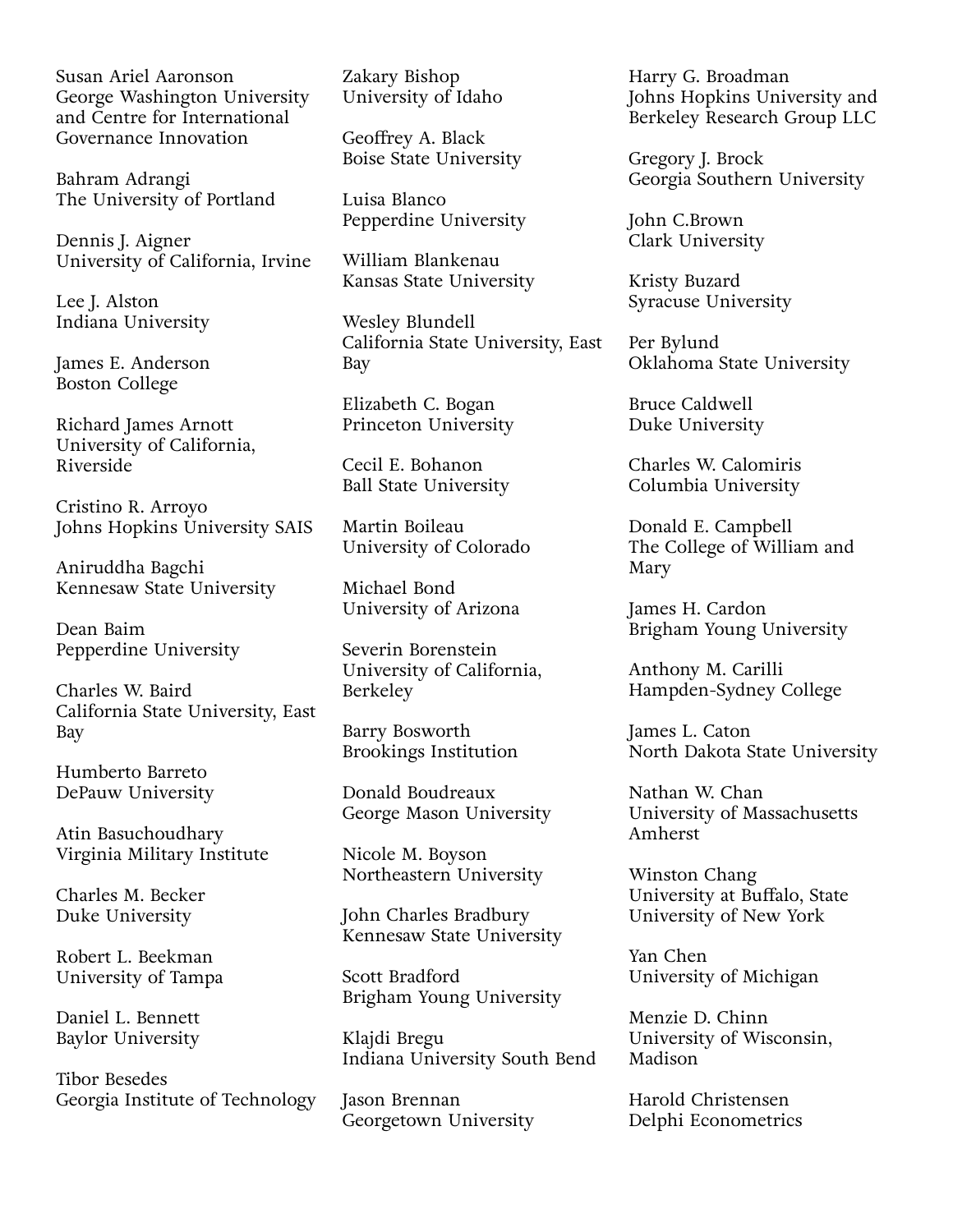Douglas Coate Rutgers Univ., Newark

Warren Coats International Monetary Fund (Retired)

Boyd D. Collier Tarleton State University

Michael B. Connolly University of Miami

Mark Copelovitch University of Wisconsin - Madison

Peter R. Crabb Northwest Nazarene University

Erik D. Craft University of Richmond

Peter Cramton University of Maryland

Peri Agostinho Da Silva Jr. Kansas State University

Alan Deardorff University of Michigan

Judith M. Dean Brandeis University

Jeffery L. Degner, M.A. Cornerstone University

Alan E. Dillingham St. Mary's College of Maryland

Amitabh S. Dutta Florida Institute of Technology

Gerald P. Dwyer Clemson University

Franklin R Edwards Columbia University

Barry Eichengreen University of California, Berkeley

Can Erbil Boston College

Fred G. Esposto Kutztown University of Pennsylvania

Yariv Fadlon Muhlenberg College

Merton D. Finkler Lawrence University

Price V. Fishback University of Arizona

John A. Flanders Central Methodist University

Michele U. Fratianni Indiana University

Daniel Friedman University of California, Santa Cruz

K.C. Fung University of California, Santa Cruz

William G. Gale Brookings

Michelle R. Garfinkel University of California-Irvine

George C. Georgiou Towson University

Fabio Ghironi University of Washington

Animesh Ghoshal DePaul University

Michael Giberson Texas Tech University

Richard J. Gilbert University of California, Berkeley

Fabio Gironi University of Washington

Joseph W. Glauber International Food Policy Research Institute

Judge Glock Cicero Institute

Robert Gmeiner Kennesaw State University

Stephan F. Gohmann University of Louisville

Nathan P. Goodman George Mason University

Corbett Grainger University of Wisconsin - Madison

Wendy Lee Gramm Retired Economist

Alan P. Grant Baker University

Philip E. Graves University of Colorado, Boulder

Theresa M. Greaney University of Hawaii

Kenneth V. Greene Binghamton University

Bronwyn H. Hall University of California, Berkeley

Daniel Hall High Point University

Steven Hamilton George Washington University

James Hammitt Harvard University

Bruce E. Hansen University of Wisconsin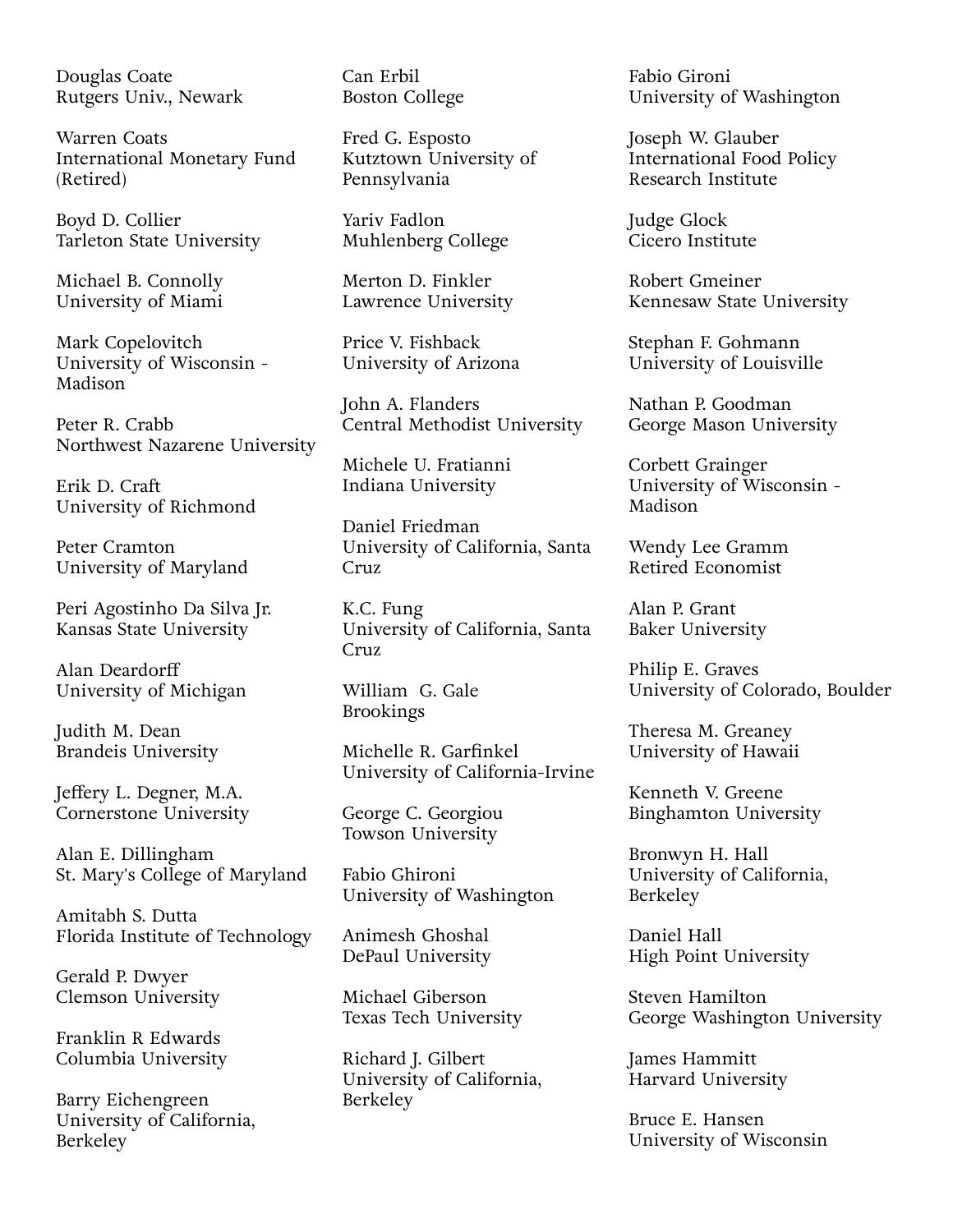Joseph Haslag University of Missouri

Seid Y. Hassan Murray State University

Andreas Hauskrecht Indiana University

Thomas Hazlett Clemson University

David Henderson Hoover Institution

Michael J. Hicks Ball State University

Bradley K. Hobbs Clemson University

Stephen P. Holland University of North Carolina Greensboro

Douglas Holtz-Eakin American Action Forum

Jeremy Horpedahl University of Central Arkansas

Gary Clyde Hufbauer Peterson Institute for International Economics

Jennifer Hunt Rutgers University

Robert Inman University of Pennsylvania

J. Bradford Jensen Georgetown University

Kent Albert Jones Babson College

John H. Kagel Ohio State University

Yener Kandogan University of Michigan-Flint Cem Karayalcin Florida International University

Jonathan M. Karpoff University of Washington

J R Kearl Brigham Young University

Timothy J. Kehoe University of Minnesota

Jason T. Kerwin University of Minnesota

Kent Kimbrough Duke University

Daniel B. Klein George Mason University

Kenneth Kletzer University of California, Santa Cruz.

Christopher Knittel Massachusetts Institute of Technology

Paul R. Koch Olivet Nazarene University

Brent Kreider Iowa State University

Pravin Krishna Johns Hopkins University

Anne O. Krueger Johns Hopkins University

Kishore G. Kulkarni Metropolitan State University of Denver

Praveen Kumar University of Houston

Sumner La Croix University of Hawaii

James Lake Southern Methodist University John S. Lapp North Carolina State University

William H. Lehr Massachusetts Institute of Technology

Pierre Lemieux Independent Institute

Yang Liang San Diego State University

Tony Lima California State University, East Bay

David Lindauer Wellesley College

Christopher Lingle Universidad Francisco Marroquin

Charles R. Link University of Delaware

Hong Liu Washington University in St. Louis

Xuepeng Liu Kennesaw State University

Ted Loch Rice University

Mary Lovely Peterson Institute for International Economics

Ashley Lyman Professor Emeritus of Economics and Statistics, University of Idaho University of Idaho

David A. Macpherson Trinity University

Burton G. Malkiel Princeton University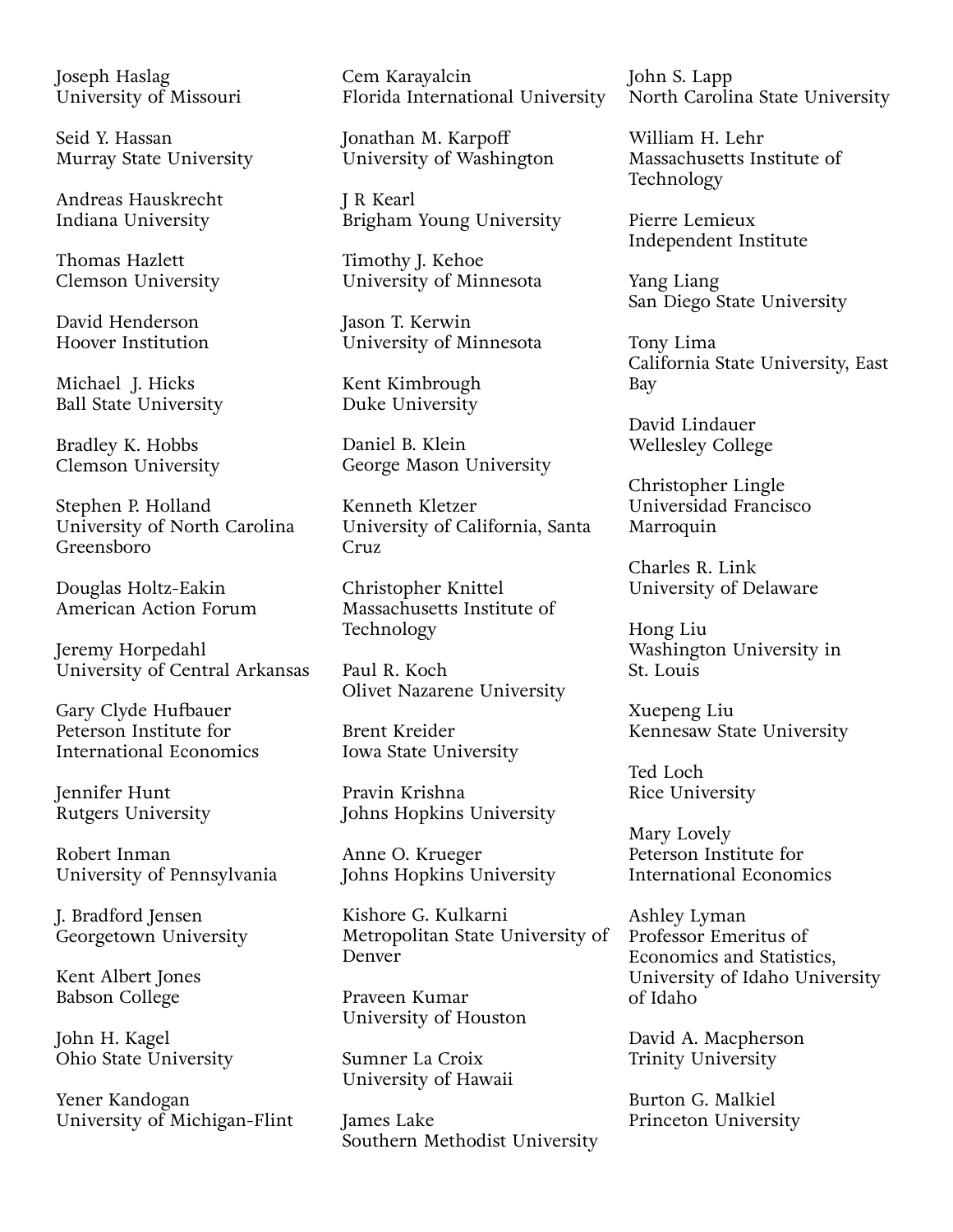Trey Malone Michigan State University

Khawaja S. Mamun Sacred Heart University

Abir Mandal University of Mount Olive

Michael L. Marlow Cal Poly, San Luis Obispo

Chris Martin Hillsdale College

Eric S. Maskin Harvard University

Keith E. Maskus University of Colorado Boulder

Timothy Mathews Kennesaw State University

John G. Matsusaka University of Southern California

Merrill Matthews Institute for Policy Innovation

Steven Matusz Michigan State University

Sharon L. May Maryville College

Wolfgang Mayer David Sinton Professor, University of Cincinnati

Daniel McFadden University of California, Berkeley

Warwick J. Mckibbin Brookings Institution

Walter W. McMahon University of Illinois at Urbana-Champaign

Robert F. McNown University of Colorado Boulder

Brian J. Meehan Berry College

John Merrifield University of Texas at San Antonio

Ronald I. Miller Columbia University

Daniel L. Millimet Southern Methodist University

Devashish Mitra Syracuse University

Devashish Mitra Syracuse University

James E. T. Moncur University of Hawaii at Manoa

John C. Moorhouse Wake Forest University

Theodore Moran Georgetown University, Peterson Institute for International Economics

Petra Moser New York University

Jonathan M. Murphy George Mason University

Robert Murphy Boston College

Usha Nair-Reichert Georgia Institute of Technology

Douglas Nelson Tulane University

Pamela J. Nickless UNC Asheville

Raymond C. Niles DePauw University Stephen A. O'Connell Swarthmore College

Patrick O'Reilly West Virginia University

David Orden Virginia Tech

Michael J. Orlando University of Colorado Denver

Arvind Panagariya Columbia University

Donald O. Parsons George Washington University

Jeffrey M. Perloff University of California, Berkeley

Timothy J. Perri Appalahian State University

Mark J. Perry University of Michigan-Flint

Peter A. Petri Brandeis University

Joshua C. Pinkston University of Louisville

Alicia Morgan Plemmons Southern Illinois University Edwardsville

James E. Prieger Pepperdine University School of Public Policy

Thomas J. Prusa Rutgers University

Reza M. Ramazani Saint Michael's College

R. David Ranson HCWE & Co

Surekha K. Rao Indiana University Northwest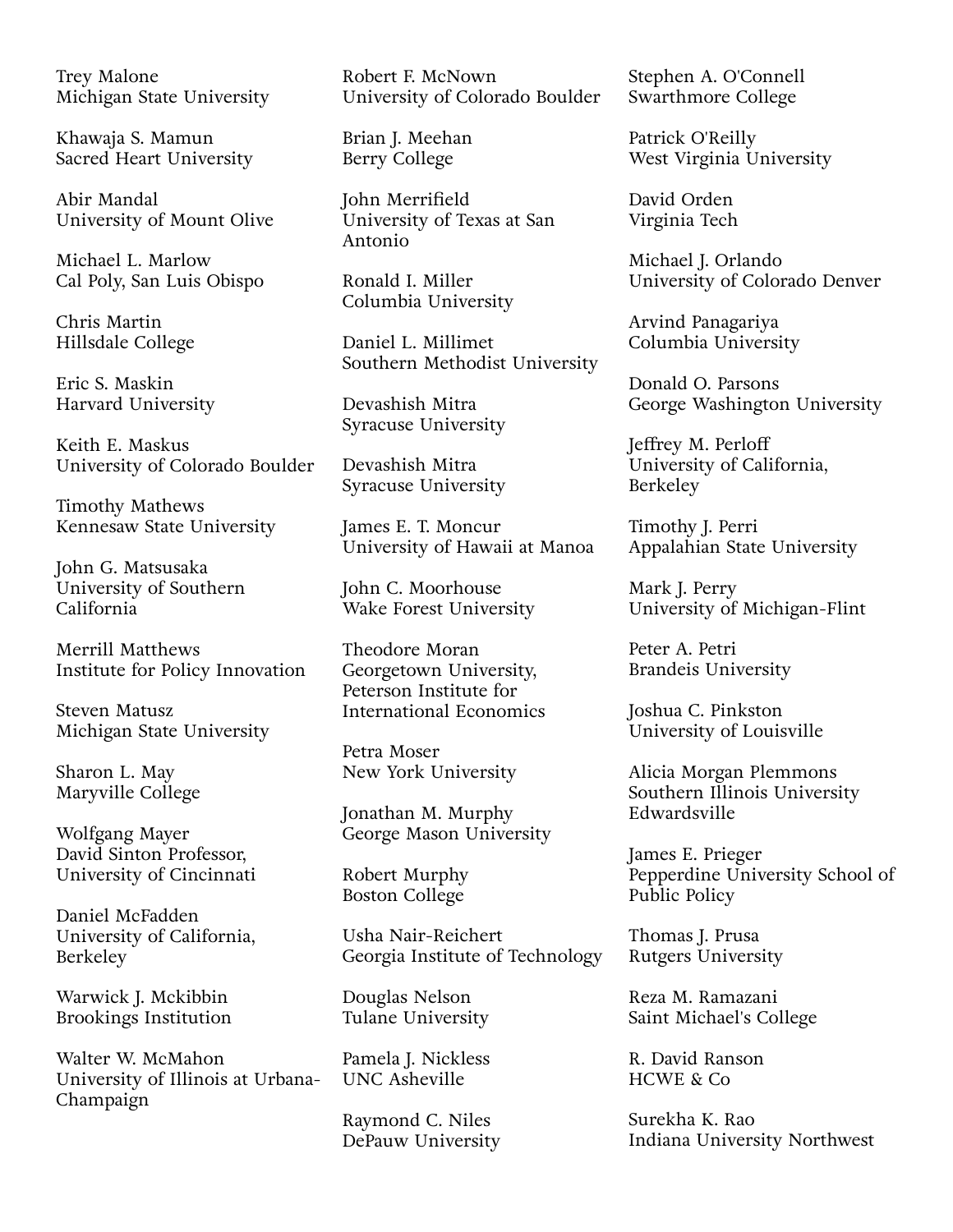Gordon C. Rausser University of Calfornia, Berkeley

Ranajoy Ray-Chaudhuri Muhlenberg College

Arthur J. Raymond Muhlenberg College

Alessandro Rebucci Johns Hopkins University

Kara M. Reynolds American University

Sherman Robinson Nonresident Senior Fellow, Peterson Institute for International Economics

Malcolm Robinson Thomas More University

Andrew K. Rose UC Berkeley

Justin M. Ross Professor of Public Economics, Indiana University

Elyce J. Rotella University of Michigan

John Ruggiero University of Dayton

Thomas F. Rutherford University of Wisconsin

Joseph T. Salerno Pace University

Tim C. Salmon Southern Methodist University

Emily Sanchez American Chemistry Council

Raymond D. Sauer Clemson University James W. Saunoris Eastern Michigan University

Frederic Sautet The Catholic University of America

Richard L. Schmalensee MIT

Carol A. Scotese Virginia Commonwealth University

Carlos Seiglie Rutgers University-Newark

Gautam Sethi Bard College

Stephen J. Silver The Citadel

Nirvikar Singh University of California, Santa Cruz

Timothy M. Smeeding University of Wisconsin-Madison

Daniel Joseph Smith Middle Tennessee State University

Jeffrey A. Smith University of Wisconsin-Madison

Pamela J. Smith University of Minnesota

Vernon L. Smith Chapman University

Vincent Smith Montana State University

Thomas J. Snyder University of Central Arkansas

Robert Sonora University of Montana Jeffrey W. Steagall Weber State University

Houston H. Stokes University of Illinois at Chicago

Sebastian Strauss The Brookings Institution

Daniel A. Sumner University of California, Davis

Scott Sumner Bentley University

Steven M. Suranovic George Washington University

Constantinos Syropoulos Drexel University

Steve Szeghi Wilmington College

Robert Tatum University of North Carolina Asheville

Linda L. Tesar University of Michigan

Clifford F. Thies Shenandoah University

Lloyd Thomas University of Missouri

James B. Thomson The University of Akron

Edward J. Timmons Saint Francis University

Anh N. Tran Indiana University

Kenneth Troske Univerity of Kentucky

Stephen J. Turnovsky University of Washington